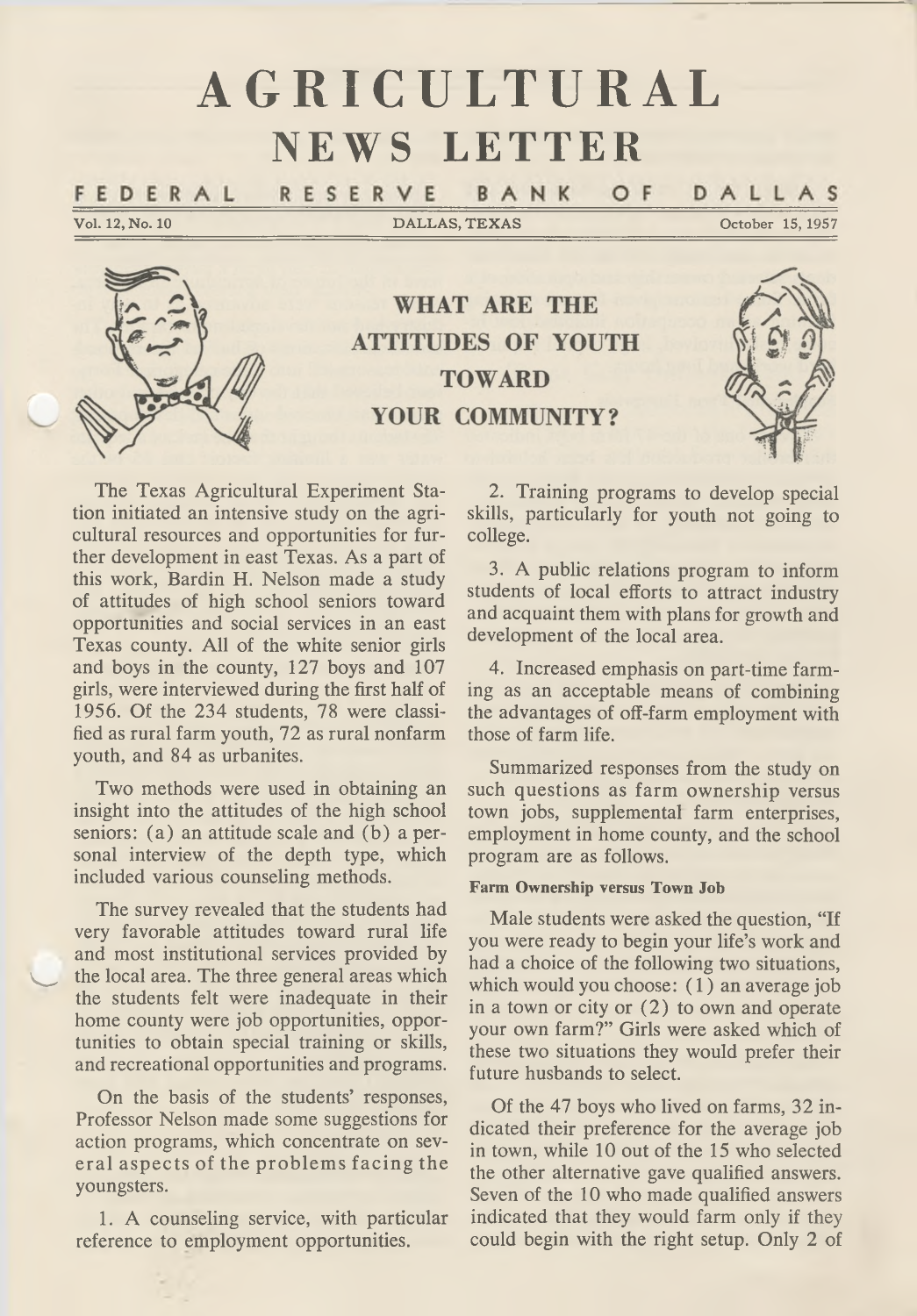the 31 girls who lived on farms preferred to have their husbands farm.

Among the 71 rural nonfarm boys and<br>girls, only 4 indicated a preference for farm-<br>ing, and even these 4 added significant quali-<br>fications. Also, only 4 of the 84 urban stu-<br>dents selected ownership and operation of a<br>far

#### **Supplemental Farm Enterprises**

Twenty-one of the 47 farm boys indicated<br>that broiler production has been helpful to<br>farmers in the county; 9 of the boys had neg-<br>ative attitudes about broiler production,<br>while the remaining 17 were either neutral<br>or unc

Attitudes of 28 of the 47 farm boys were<br>favorable toward dairy farming, while 5 were<br>negative and 14 were either neutral or did<br>not know. The big investment required and<br>the long hours involved were the basis of<br>the negat

All of the farm boys indicated a very<br>strong reaction against the idea of borrowing<br>money to go into either dairying or broiler<br>production, because the returns are too small<br>and uncertain for the risks involved. Analysis<br>o

The Texas A. & M. study analyzed the<br>attitudes of students with respect to other<br>supplementary or full-time employment op-<br>portunities in the community. Of the 47 rural<br>farm boys, 33 had strong inclinations against<br>pulpwoo

with the work to know how they would like it.

Nearly every student interviewed indicated that industrial development in the community will determine the county's progress.<br>This attitude illustrated the lack of faith they have in the future of agriculture in the area.

#### **Employment in Home County versus Elsewhere**

Thirty of the 47 farm boys preferred em-<br>ployment in their home county, 16 preferred<br>work elsewhere, while 1 was undecided. The<br>general attitude of the rural farm girls did<br>not differ materially from that of the boys<br>as 21

#### **School Program**

The programs and facilities of the high schools in the area were rated adequate by 132 seniors and very adequate by 18; an inadequate rating was given by 62 students,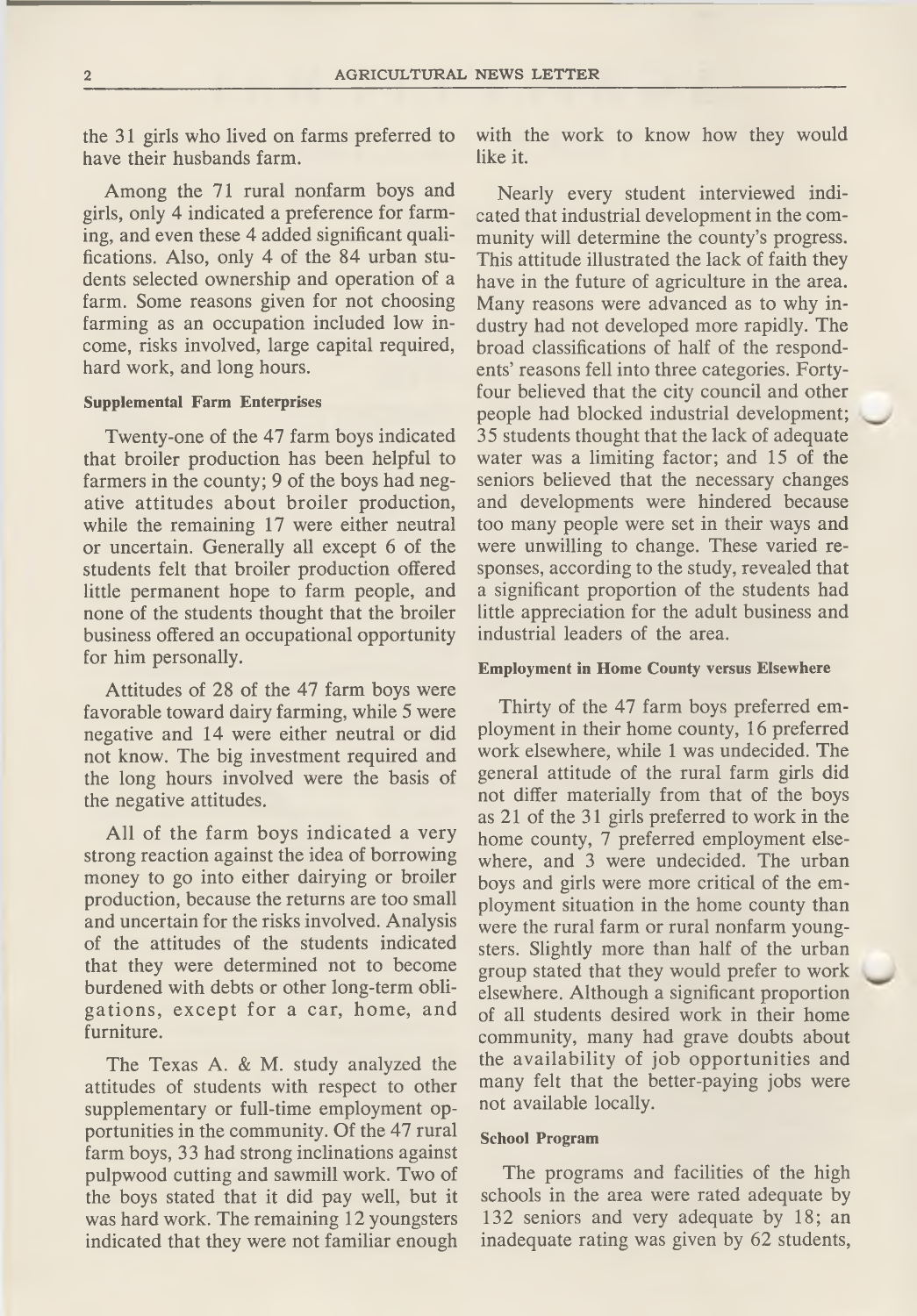and very inadequate, by 7. The lack of course offerings was the primary weakness cited by more than three-fourths of the students. The interviewer sensed that the students' strong appreciation of higher education as a mean

Generally, the students had very favorable<br>reactions toward 4-H Club and vocational<br>agriculture programs, but they expressed<br>strong opinions that vocational agriculture<br>should include more shop or industrial train-<br>ing, or

## **Additives in Cattle Rations**

In extended feeding trials, combinations<br>of stilbestrol and antibiotics in yearling steer<br>rations resulted in higher, more economical<br>gains and heavier carcasses than either stil-<br>bestrol or antibiotics alone, report anima

In a 96-day feeding trial, only slightly<br>higher gains were noted when cattle were fed<br>dual combinations of stilbestrol and terramy-<br>cin, aureomycin, or ilotycin; but in a 140-<br>day test, specialists detected a decided ad-<br>v

Additional feeding tests reaffirm earlier<br>research results that feed additives promote<br>faster gains. In a 96-day experiment, yearling<br>steers fed only stilbestrol at the rate of 10<br>milligrams per head daily weighed an aver-

trol-fed steers weighed an average of 65 pounds more when marketed than the control group and dressed out 31 pounds heavier.

Cattle fed only the antibiotics terramycin,<br>aureomycin, or ilotycin at a daily rate of 75<br>milligrams per head made higher gains than<br>the control animals but lower gains than stil-<br>bestrol-fed cattle in either the 96-day or

## **Texas Goat Outlook Good**



According to a recent report from the Texas Agricultural Experiment Station, the future looks relations to the State's goat producers. Many farmers and ranchers are combining cattle, sheep, and goats on the same ranges and

Selection of heavier-fleeced bucks for breeding herds has increased the average mohair clip three-fourths of a pound during the past 12 years, says Dr. John McNeely, agricultural economist with the Texas Experiment Station

The Texas goat supply is seasonal, and<br>most producers sell culls and undesirable ani-<br>mals, regardless of price at the time of mar-<br>keting. There seems to be no short-term<br>production or marketing response to high or<br>low pr prices for goats and those for canner and cutter cows.

Although about 47 percent of Texas pro-<br>ducers sell some goats to neighbors or indi-<br>vidual buyers, over half the total annual vol-<br>ume of goat marketings is handled through<br>stockyards and auctions. The marketing sea-<br>son

Spanish-type goats are produced for meat, brush control, or slaughter and stocker sales.